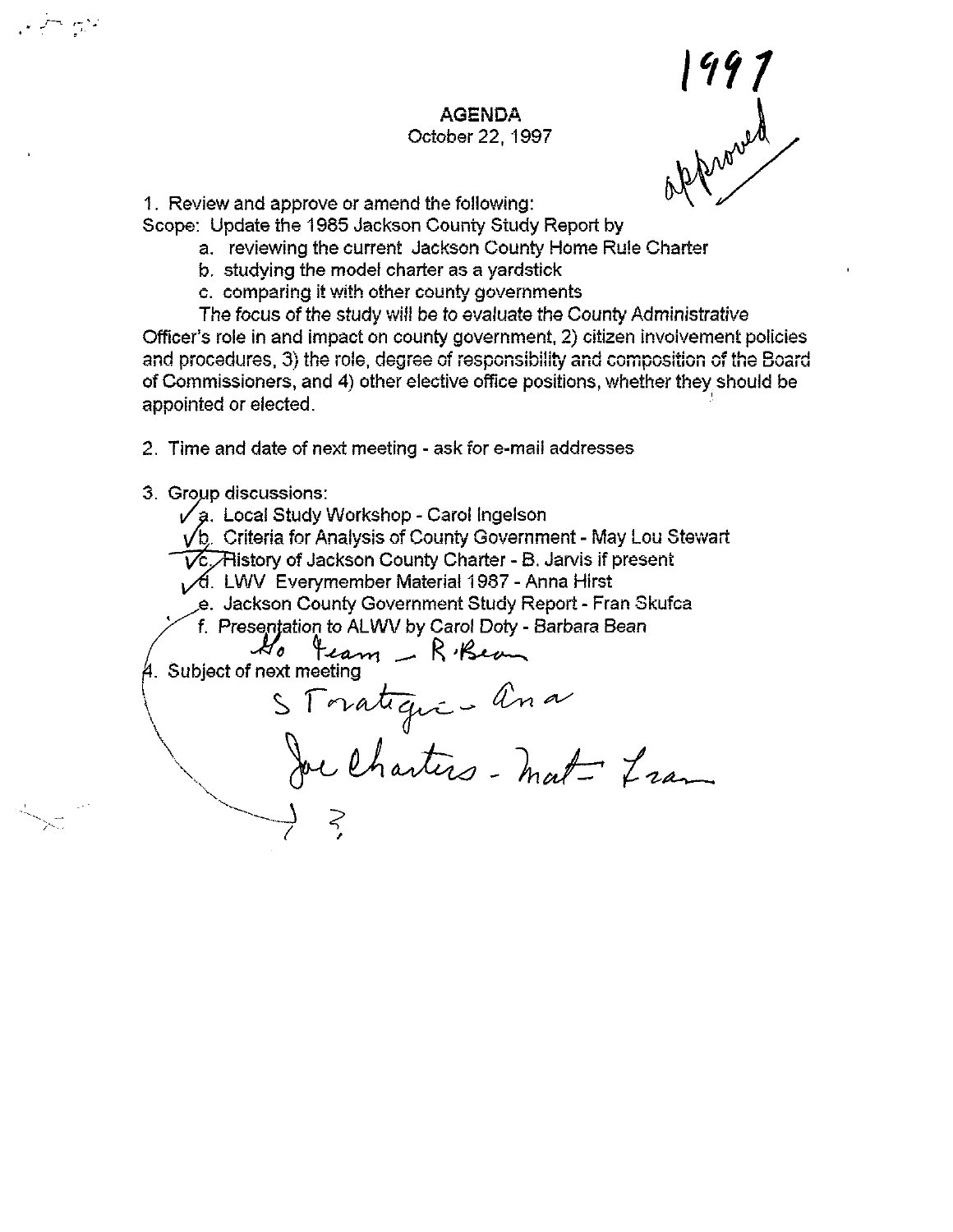Title: Restudy of Jackson County Government - 2nd year

Scope: Identify the weaknesses of the current Home Rule Charter of Jackson County and examine how these might be remedied, including possible roles for the Two Leagues in the county.

ہےم

 $_0$ K

 $nK$ 

Outlook for Work:

- 1. Assemble or obtain a compilation of CRM's state and county laws which enumerate county governments' powers and responsibilities, including those of the county administrator
- $\nu$ K  $\sqrt{2}$ . Compare this compilation with the Model-County Charter of the Nanational Municipal League and with Or county charters, concentrating mainly on Home Rule counties. This can be done by direct examination and through surveys. Identify where Jackson Dounty's charter is weak, inadequate or needs expansion.
	- 3. Summarize the strengths and weaknesses of alternative provisions  $(\circ r)$ inclusions) for the number of council members, districting, which officials should be elected, which appointed, public participation, possible divisions of power between council and administrator, nonpartisanship of elections, for commissioners, full time for commissioners, administrator's powers covered by charter or ordinance. This will require research of model government theory and interviews of people who have served in county government or have been close to different county governments. (Interviewees might include include county officials, political commentators, League members in other counties, representatives of Rogue Valley organizations, as well as desiganted leaders in the county.
	- 4. Frepare an information base about different approaches to Charter revision - patchwork ordinances, complete revision by ballot, initiative or a county charter commission.
	- 5. Constfuct consensus questions that would clarify what charter changes our 2 Leagues would support and what actions the respective leagues might wish to take in achieving any desired revisions

OR Θř

Draw up a tentative charter proposal for League study and consensus consideration.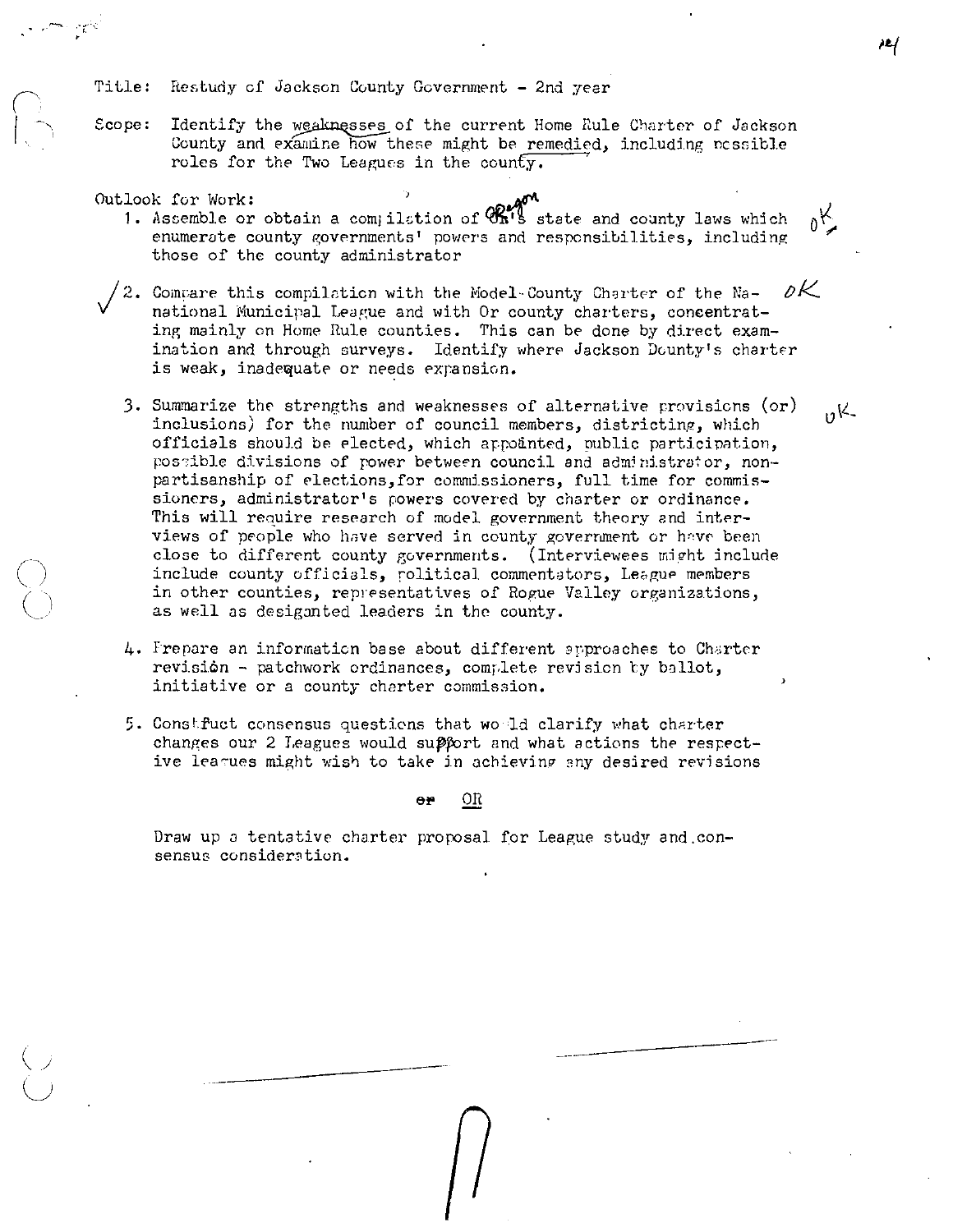ISSUES FOR MEMBERSHIP -- RESTUBY OF JACKSON COUNTY FOSITION Charter vs nancages administrating mmission Council/Manager form of government  $2.$ , Re: commissioners  $\overline{\phantom{a}}$ Ma. number b. by districts or at large Mcombigner atron c. full or part time Winnwerston d. nonpartisan e. configuration of  $-$  (i.e. 4 by districts, 1 at large) f-remuneration ADMINISTRATOR 3. Elected vs. appointed Dept. Head 2. a. sheriff  $\mathscr{L}$ b. clerk c. assessor d. treasurer e. surveyor LWVA Members of study LWVRV √ Fran Skufca -Anna Hirst Sheile Kimball Barbara Bean Trudy Bridges Sidney Goldberg Agnes Chirgwin. Barbara Jarvis -Lillian Macen May Lou Stewart -Ruth-Re**h**fe<del>l</del>dt Nott Roemerocke Dinna Milenoek **Ossible interviewees** V Normary Bennett Kathy Beckett Vera morrell Russell Sadler Bill Mansfield Steve Hauck John Hanson Fete Naumed Jeff Golden

hind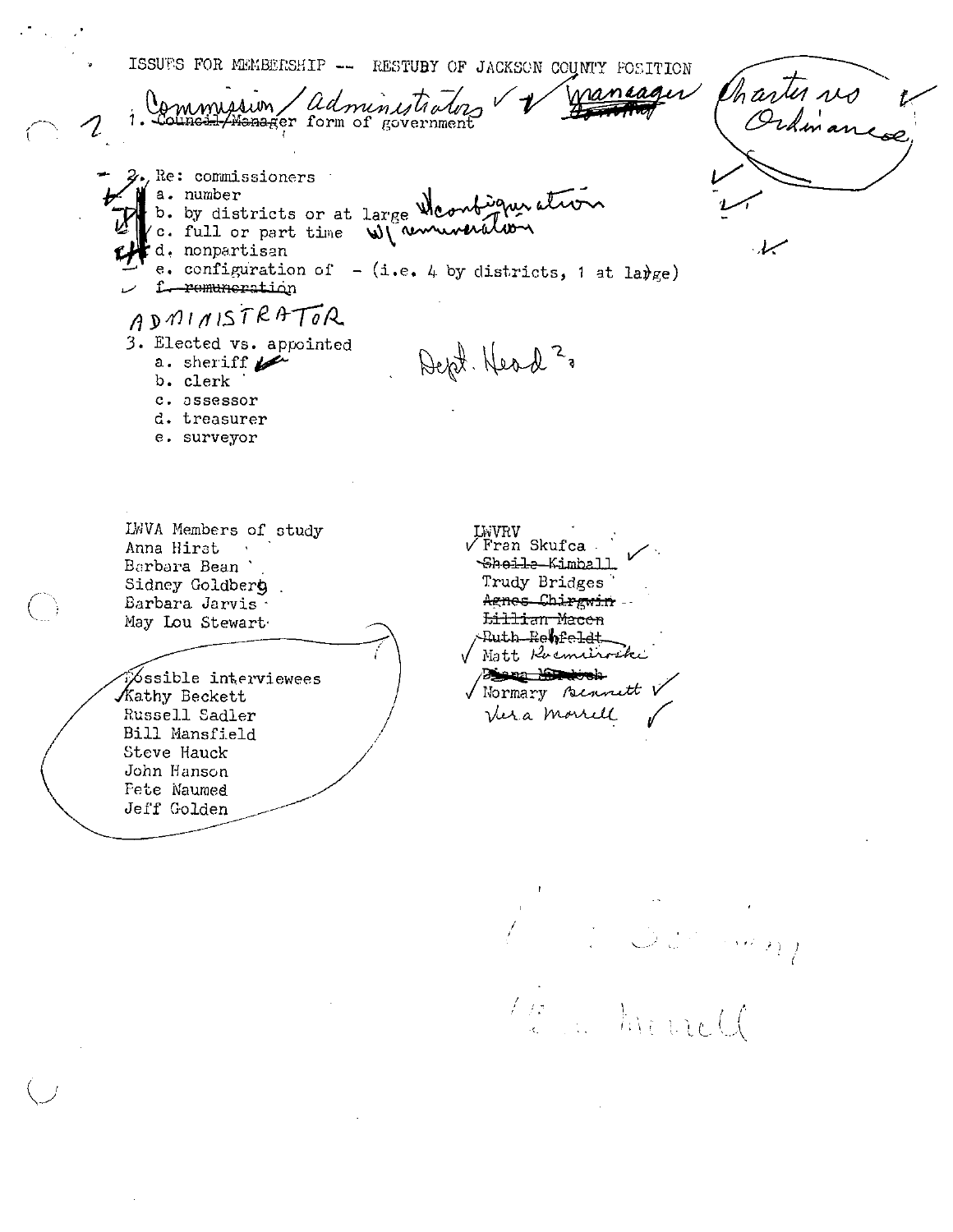April 10, 1997

 $\bigcap$ 

 $\bigcirc$ 

 $\bigcup$ 

# ANUAL METING OF LEAGLE OF WOMEN VOTERS<br>ROGLE VALLEY CHAPTER

Location: Roque Valley Manor Sunset Room 5:30 p.m.

Attendinq: Normary Barrett, Helen Bosserman, Trudy Bridqers, Martha Brooks, Kathryn Bulqer, Mary Carlon, Aqnes Chirqwin, Joan Davenport, Sallv Densmore, Dorothea Donaqhy, Jeanne Joan Davenport, Sally Densmore, Dorothea Donaghy, Jeanne<br>Gang, Kathryn Gordon, Patricia Guild, Carolyn & Gerald Hannum, Barbara Bean, Carol Inqelson, Barbara Jarvis, Dora Kelsey, Marianne Key, Sheila, Matt & Judy Kocmieroski, Kathleen Kirchen, Fumi Kobayashi, Lilian Macon, Doris Mayfield, Jean Milgram, Helen Morgan, Vera Morrell, Ruth Rehfeldt, Joan Roqers, Helen Scholom, Ruth Shutes, Fran Skufca, Marcia Smith, Helen Thomas, Kathy Veijtasa, and Patricia Washburne.

#### **au** 10 OUR:

League President, Vera Morrell, called the meeting to order at 7:18 p.m. Agnes Chirgwin was appointed parliamentarian by the President. A quorum of members was present. Carol Ingelson, League Secretary, recorded the minutes of this meeting. A committee of three was appointed to approve the minutes of the 1997 Annual Meeting: Joan Davenport, Ruth shutes, and Patricia Washburne. The rules and agenda for the meeting were announced, then M/S/A.

#### **1tlPI1<N (f o.mNf REITIOO**

The President outlined the procedure for adoption. The following actions were taken: the program

ION. The LOILOWING actions were taken:<br><u>LAND USE</u>: Helen Thomas moved and it was seconded to retain this position.

n this position.<br><mark>JUVENILE JUSTICE:</mark> Sally Densmore moved and it was seconded to retain this position.

MEDFORD CITY CHARTER: Jeanne Gang moved **and** it was seconded to retain this position.

ded to retain this position.<br><u>HOME RULE CHARTER</u>: Ruth Rehfeldt moved and it was seconded to retain this position.

JACKSON COUNTY GOVERNMENT: Ruth Rehfeldt moved and it was seconded to retain this position.

Sally Densmore moved, it was seconded, and members voted to approve the adoption of local positions.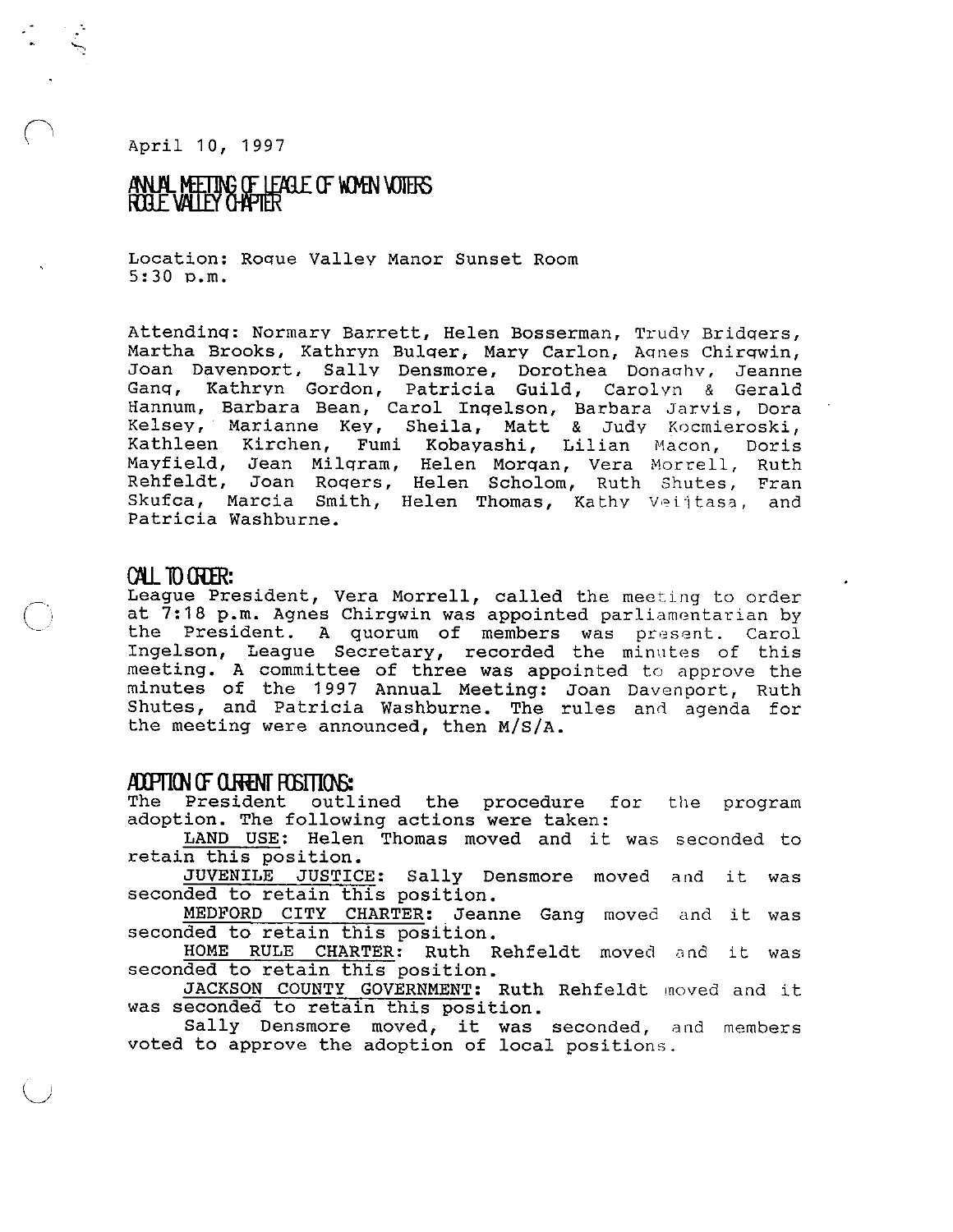ADOPTION OF COUNTY GOVERNMENT STUDY: The GWVRV Board has recommended to members that the Rogue /alley League join the Ashland League in an update of the USSS COUNTY study. willingness of members to contribute time, the possibility of extending the one-year time constraint, and how results will be used, the vote was unanimous to adopt.

#### FINANCIAL REPORT:

Balance in Checking 03-31-97-------- -- \$ , 297.30 Money Market Account 03-31-97------- -- 1.,532.24 Total Balance in Bank 03-31-97------ -- 18,829.54

Treasurer, Jean Milgram, went over the LWVRV The Proposed Budget 1997-98 as it appeared in the Annual Meeting packet. Ruth Rehfeldt moved for adoption, it was seconded, and unanimously approved by members present.

#### FRESIDENT'S FEMARS:

Vera stressed the need for the League "to celebrate who and what we are." She then thanked each Board member with a qift of chocolates.

#### ELECTION OF OFFICERS:

Kathryn Bulger gave the following nomination report:

| President             | Normary Barrett  |
|-----------------------|------------------|
| 1st Vice President    | Kathy Kirchen    |
| Secretary             | Helen Scholom    |
| Directors             | Matt Kocmieroski |
|                       | Sheila Kimball   |
|                       | Vera Morrell     |
| Nominating Committee: | Mary Carlon      |
| (one-year term)       | Jan McIntosh     |
|                       | Fran Skufca      |

There were no nominations from the floor. There was a motion for a unanimous ballot for the proposed slate of officers, a second, and the motion carried.

Continuing in elective office will be:

2nd Vice President Treasurer Directors

Ruth Rehfeldt Jean Milgram Trudy Bridgers Macianne Key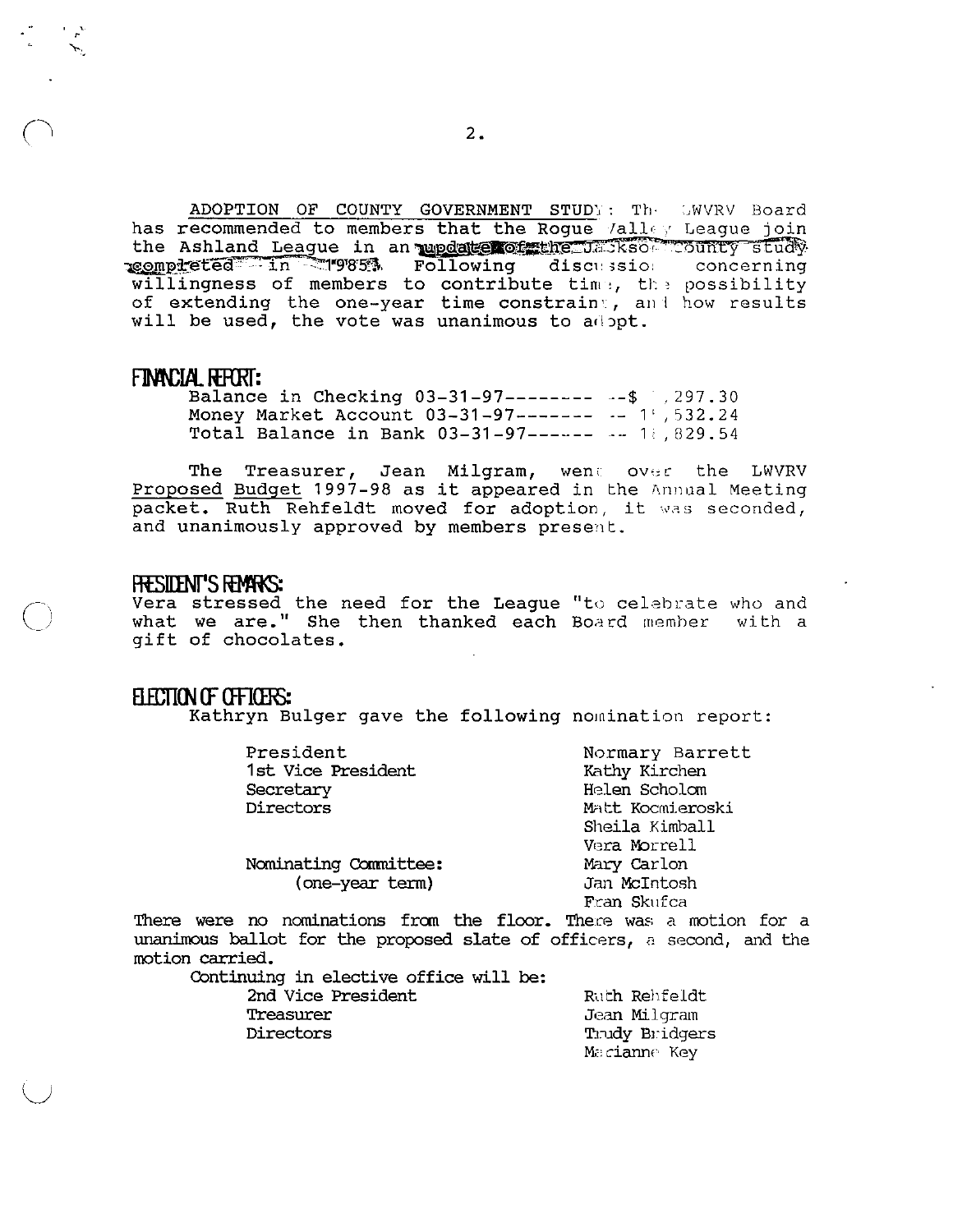#### **DIIEI1(}J FRM ft9f£R):**

"'"

 $\bigcap$ 

 $\bigcirc$ 

"For the good of the League" - suggestions, concerns, etc.

Positive comment regarding heightened interest from Grants Pass.

Need to bring in more new and younger members.

DIRECTIONS TO STATE COUNCIL: Normary Barrett, Kathy Kirchen, Marianne Key, and Helen Scholom will serve as delegates to State Council. Trudy Bridgers and Jean Milgram will attend as Observers. Joan Rogers will attend as a member of the State Board of Directors.

#### ANUNEMENIS:

Letter from Phil Keisling regarding sorkshop for initiative process in Oregon; KOBI studio, Sat. April 19. acive process in oregon, Robi Sedaro, Sac.<br>Vera received a call from Kathy Becke t, election

office, asking for members to express office, asking for members to express<br>Brady Adams regarding the vote by mail issue. views to

The Logarding one vood by main abbac. at the Mark Antony on May 14, 11:30-1:30: topi will be May 20th election. LWVRV was invited.

The Rogue Valley Civic League will hold a )ckshop (one of 8 round tables) on Governance and Policy o' April 24 at the VA Domiciliary. This is being sponsored by LWVRV. Need for elected officials to be notified.

The April 10, 1997 ANNUAL MEETING of the LWVRV as adjourned by the President Vera Morrell at 8:36 p.m.

Respectfully submitted,

and M. Angelson... Date: April 20, 1997

Reviewed by Joan Davenport

Reviewed by Patricia Washburne

Reviewed ty Ruth Shutes

| Date: |  |
|-------|--|
| Date: |  |
| Date: |  |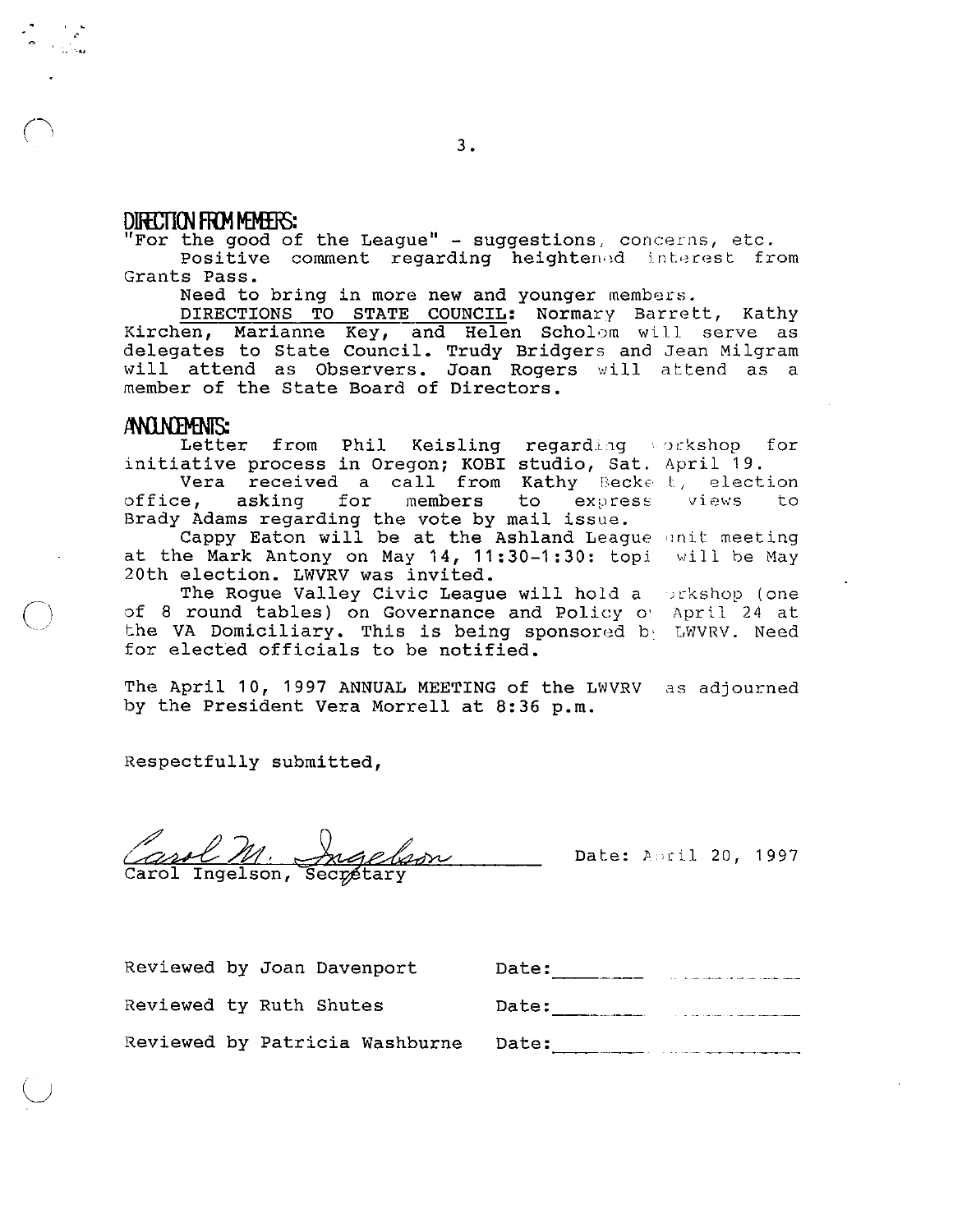aug-1998

8-'98 Possible Presentations for Consensus **L'NV** Joint Study - Forms of County Government per Anna and Barbara B.

#### **Selection of a Chairman of the Board**

 $\epsilon$ 

There are four options Elected at large Elected from a board elected at large,(one of their members) Elected from a board elected by districts,( one of their members) Rotating among members of a board

The Model Charter identifies several roles performed by the Chairman Leadership, Coordination of activities of other board members

Policy guidance and goal setting Ambassador to the public and to other governments

Advantages/Disadvantages of Direct Election of Chairman Chairman has county-wide support base - pro Chairman may be at variance with majority of board  $-$  con

Advantages/disadvantages of Chairman Elected by Board from among their members

They will pick someone whom they are willing to work with - pro If board members come from districts chairman would have been elected from only one district - con (The Model Charter commentary says most chairmen are elected by the board)

The Model Charter recommends against a Rotating Chairman because he will not have a chance to grow on the job, and it works against the development of a recognized leader

## **Board Members from Districts or At Large**

The National Civic League Model County Charter says that In determining the ...... method of electing the council, consideration should be given to the diversity of population and geographical elements to be represented as well as the size of the county... In larger counties ... citizens may feel isolated from and unconnected with their government without some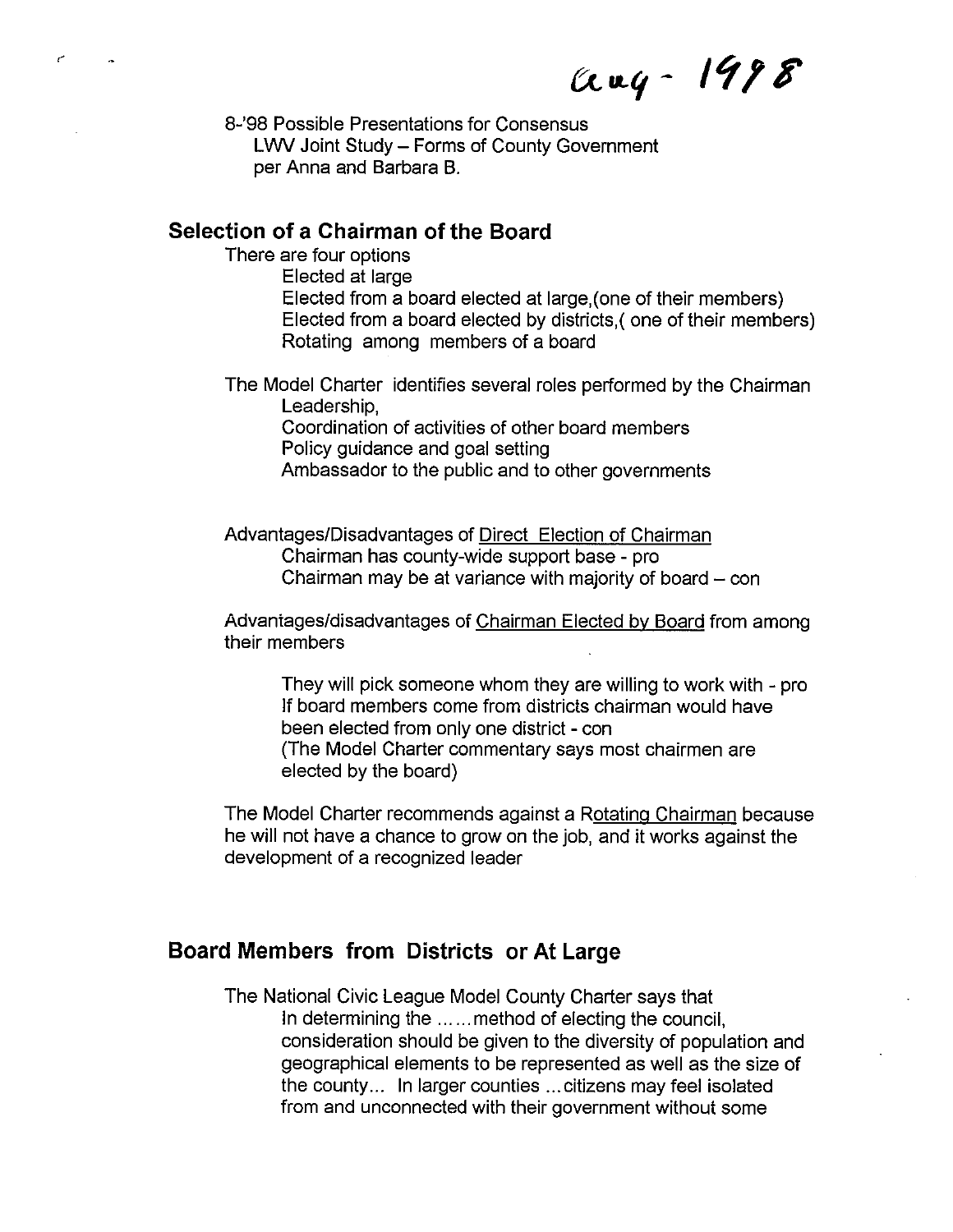geographical basis of representation. This may be true particularly when a county has both urban and rural areas.

Pro Districts

 $\sigma$  and  $\sigma$ 

Easier to be close to constituents Easier to campaign in a limited area, and cheaper Easier to keep in touch, physically after elected More people would realistically be able to run and serve effectively It would ensure representation of people who might not be well represented if they depended on an overall majority of county voters. In Jackson County there is a very large difference in needs of rural and urban voters. Which ever was in the minority

would benefit from having districts.

Pro At Large

More representative of the overall majority of the county Less voting on the basis of the interests of a single district Note: the mayor might be elected at large and bring a balance and help overcome the provincial voting if board members were elected by districts

There can also be a mixture or single district and at large members The Model Charter recommends against staggered terms when a mixed system is used, but does not explain

Mixed single and at large districts are being used in places where there is great opposition to single member districts.

Con- at large members may consider themselves superior to single district members.

Justice Department rulings indicate a "clear preference for a council where the majority is elected by and from districts."

## =

## **Number of Board Members**

The Model Charter says the most common size (of board) is 3, the next most common size is 5. ... Three is considered too small, but they recommend that the board be "relatively" small, an odd number ranging from five to nine.

Three - con – majorities of 2 for many major decisions. We could abolish the office of manager for instance with the votes of two people.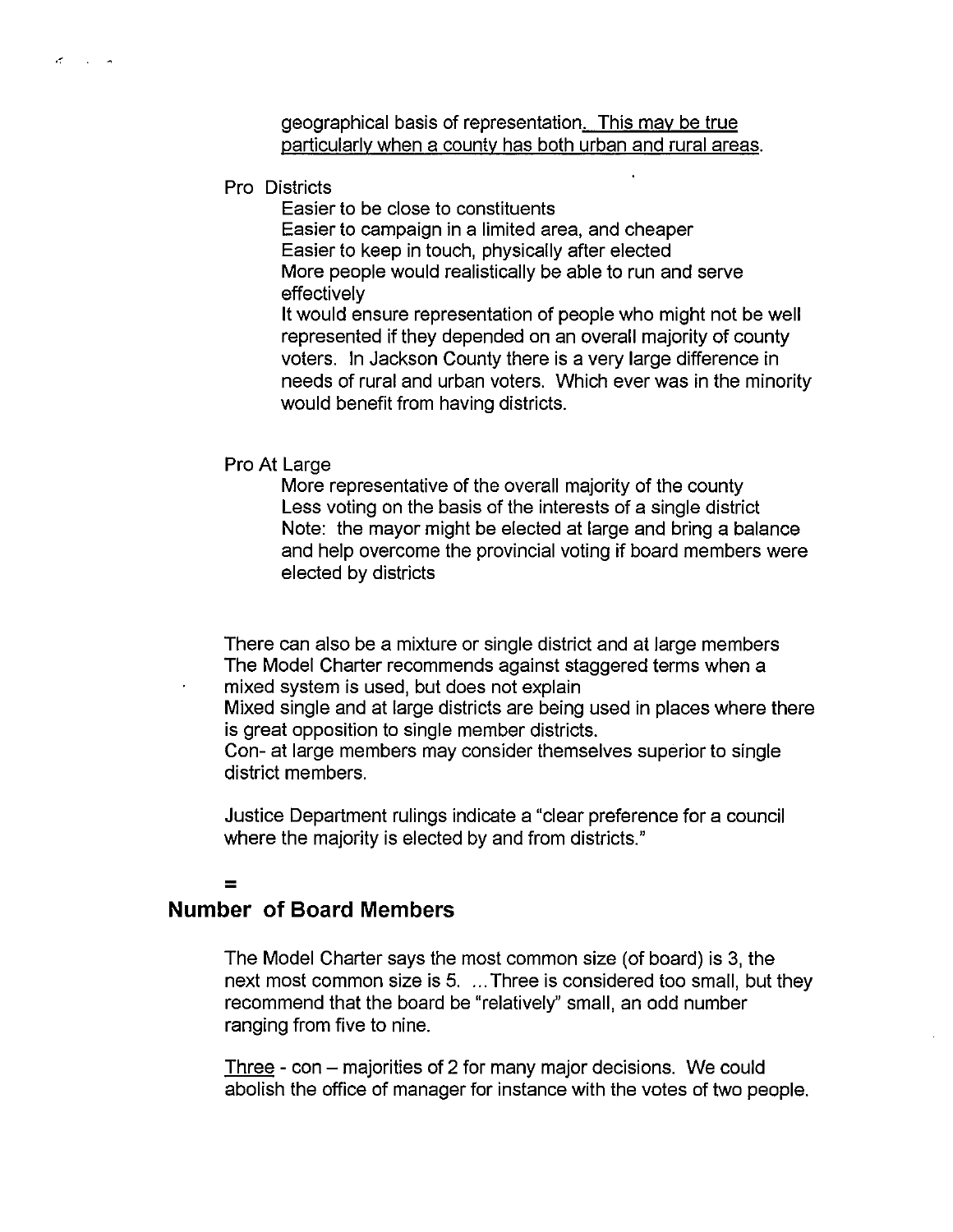In actual operation there are only two members present for some board meetings and for parts of many of the other meetings.

Three  $-$  pro  $-$  not a lot of time is spent in debating decisions. Larger boards frequently take more time to reach decisions.

Five  $-$  pro  $-$  small but with larger majorities when a member has to be absent

 $Five – pro – a small change from where we are now, hence probably$ more acceptable politicalily

 $S$ even  $-$  pro  $-$  greater accountability to districts if there were districts

 $S$ even – pro – more drawn out decision making More expense if board members paid

## **Compensation of Board Members**

 $\mathcal{A}=\mathcal{A}=\mathcal{A}$ 

The Model Charter Commentary says that "A salary too close to a fulltime salary could encourage council members to think of their positions as managerial and thus detract from their role as legislators or policymakers. It is important, however that council members be compensated for expenses incurred in performing their duties." It goes on to say that the exact amount of compensation should not be in the charter except for the salary of the first council after the charter goes into effect.

The chapter, that makes sense of this, seems to be missing from my copy. I am pretty sure that it says that no board member shall start getting an increased salary until he/she has stood for reelection. BB